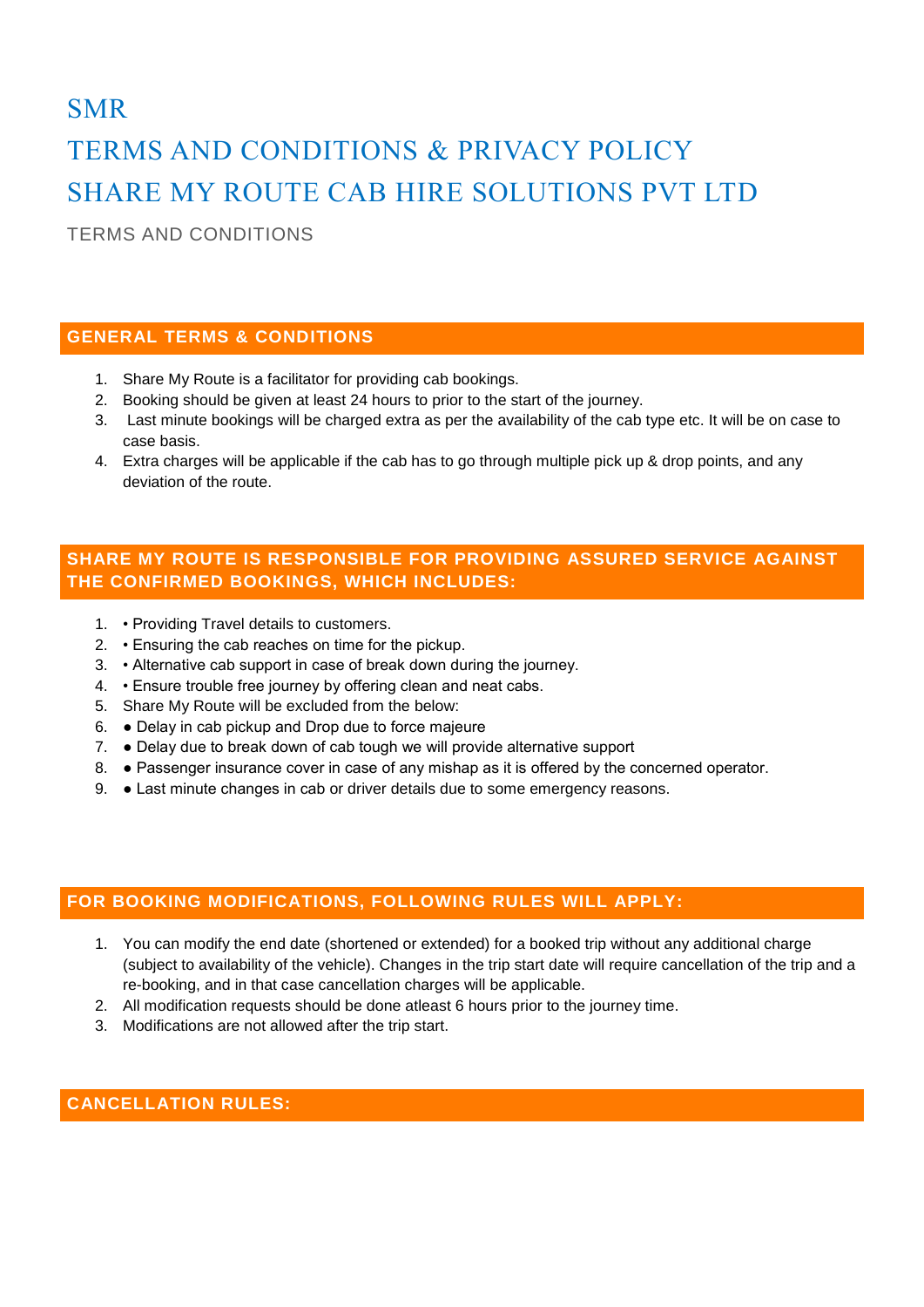- 1. You may cancel the booking 24 hour prior to the time of journey, without any cancellation charges for all services. In case cancellation or shorting of the trip is requested within 24 hours of the pick-up time, then following rules will apply:
- 2. Local pick up drop:- 100% Cancellation Charges if Cancelled at least 2 hours prior of pickup time.
- 3. Airport transfer (Intra-city) : 100% Cancellation Charges if Cancelled at least within half an hours prior of pickup time.
- 4. Local packages 100% cancellation if cancelled 4 hrs prior to journey time and for early morning pick up between 6-9 am cancellation once the details are given will be charged 100%.
- 5. All the cancellation requests should be done through emailing contactus@sharemyroute.in .In case the booking is cancelled more than 48 hours before the pick-up time, no penalty will be charged.
- 6. In case the booking is cancelled 4-8 hours before the pick-up time 50% of the will be charged as penalty.
- 7. In case the booking is cancelled 0-4 hours before the pick-up time, 100% of the will be charged as penalty.
- 8. In case the booking for the pick up between 12 am to 6 am the cancellations post 9 pm (previous night) will be charged 100% penalty.
- 9. In case the booking for the pick up between 12 am to 6 am the cancellations before 9 pm (previous night) will be charged 50% penalty.
- 10. In case of accident/vehicle break-down the operator will try to provide an alternate vehicle or will not charge for that particular trip.
- 11. In the case of a no-show by the driver for a scheduled departure, the operator will try its best to provide an immediate replacement with a similar car and in case he is not able to find a replacement, a full that trip would not be charged.

You shall be notified of the applicable Cancellation Fee in advance whenever You attempt to cancel a booking/service request. The notification shall be on the Application and/or the Site or through the email.

#### **OBLIGATIONS OF THE CUSTOMERS:**

The Company encourages you to take full responsibility of your items. In case of lost items inside the Cabs during the journey, the Company will try to locate the items on a "best-effort" basis but the Company will not be responsible for the same in case of loss or damage to the same.

• If you leave any goods in the taxi or has any complaint in respect of the services or the use of the taxi, the Customer has to inform the Company of the same in writing within 24 hours of using the Cab or the services of the Company.

## **LIMITATIONS:**

- 1. Pictures of products shown in the communication sent to the Customer either through mailers or advertised on SMR (Share My Route) website, are for representation purposes only and may not bear a resemblance to the actual Services provided by the relevant Service Provider. SMR (Share My Route) shall under no circumstances be responsible towards the same.
- 2. Services offered under this program are subject to availability from the respective Service Provider in relevant geographical location and in no circumstances SMR (Share My Route) shall be liable for nonavailability of any of the Services.
- 3. Under no circumstance will the Offer/Discount being offered under this Program be settled or exchanged in cash or through SMR (Share My Route) Money.
- 4. All liability with respect to the Services availed lies solely with the respective Service Provider.
- 5. SMR (Share My Route) or the Service Provider shall not be liable for any indirect or speculative or consequential or penal damages, including, but not limited to, any loss of use, loss of data and loss of income or profits, irrespective of whether it had an advance notice of the possibility of any such damages.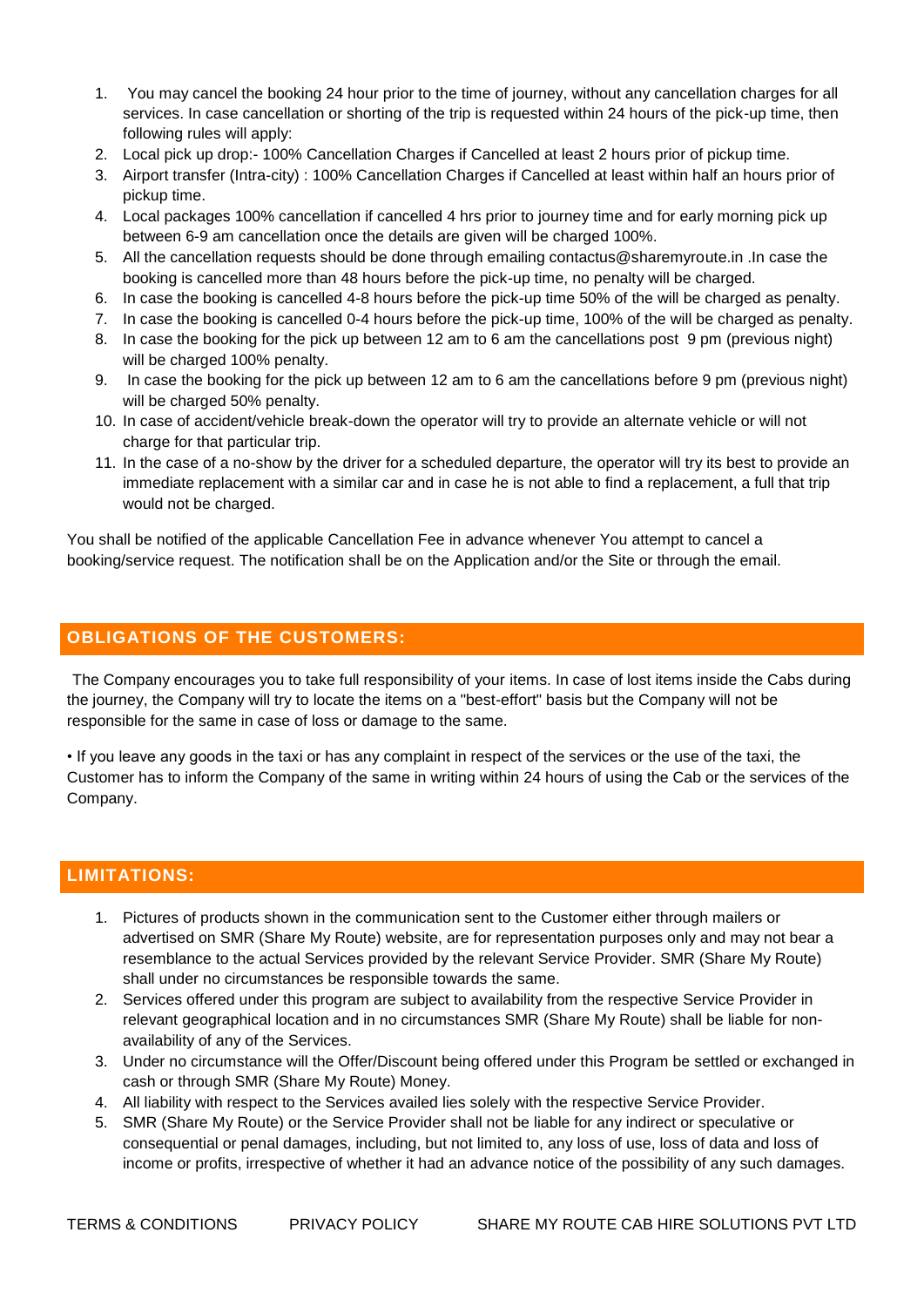- 6. Notwithstanding anything contained in this General Offer Terms, the total liability of SMR (Share My Route) and the Service Provider, shall not, in any circumstances, exceed the Rs. 1000/- (Rupees One Thousand only), irrespective of the nature of the claim which results in such liability and whether based on contract or tort or any other theory of law.
- 7. The Offer shall be subject to usual force majeure events.
- 8. SMR (Share My Route) may at its sole discretion refuse, deny, discontinue, withdraw and terminate the Offer at any time during the Offer Period without assigning any reasons whatsoever and without any prior notice to You.
- 9. All disputes shall be settled amicably, on failure to do so within 30 (Thirty) days, such disputes shall be resolved by a sole arbitrator appointed by mutual agreement of the parties. The proceedings of the arbitration shall be conducted in accordance with the provisions of the Arbitration Conciliation Act, 1996 and the seat of arbitration shall be Bengaluru, India. Subject to the aforesaid, these General Offer Terms read with the offer specific terms shall be governed by the laws of India and the courts in Bangalore, Karnataka shall have sole and exclusive jurisdiction.

## **DISCLAIMER**

The customer agrees and acknowledges that the use of the Mobile App/Website is at the sole risk of the customer and that Company disclaims all representations and warranties of any kind, whether express or implied as to condition, suitability, quality and fitness for any purposes are excluded to the fullest extent permitted by law.

The information contained in this Website / Application is for general information purposes only. The information is provided by SMR (Share My Route) and while we endeavor to keep the information up to date and correct, we make no representations or warranties of any kind, express or implied, about the completeness, accuracy, reliability, suitability or availability with respect to the website or the information, products, services, or related graphics contained on the website for any purpose. Any reliance you place on such information is therefore strictly at your own risk.

In no event will we be liable for any loss or damage including without limitation, indirect or consequential loss or damage, or any loss or damage whatsoever arising from loss of data or profits arise out of, or in connection with, the use of this website.

Through this website you are able to link to other websites which are not under the control of SMR (Share My Route). We have no control over the nature, content and availability of those sites. The inclusion of any links does not necessarily imply a recommendation or endorse the views expressed within them.

Every effort is made to keep the Website / Application up and running smoothly. However, SMR (Share My Route) takes no responsibility for, and will not be liable for, the Website / Application being temporarily unavailable due to technical issues beyond our control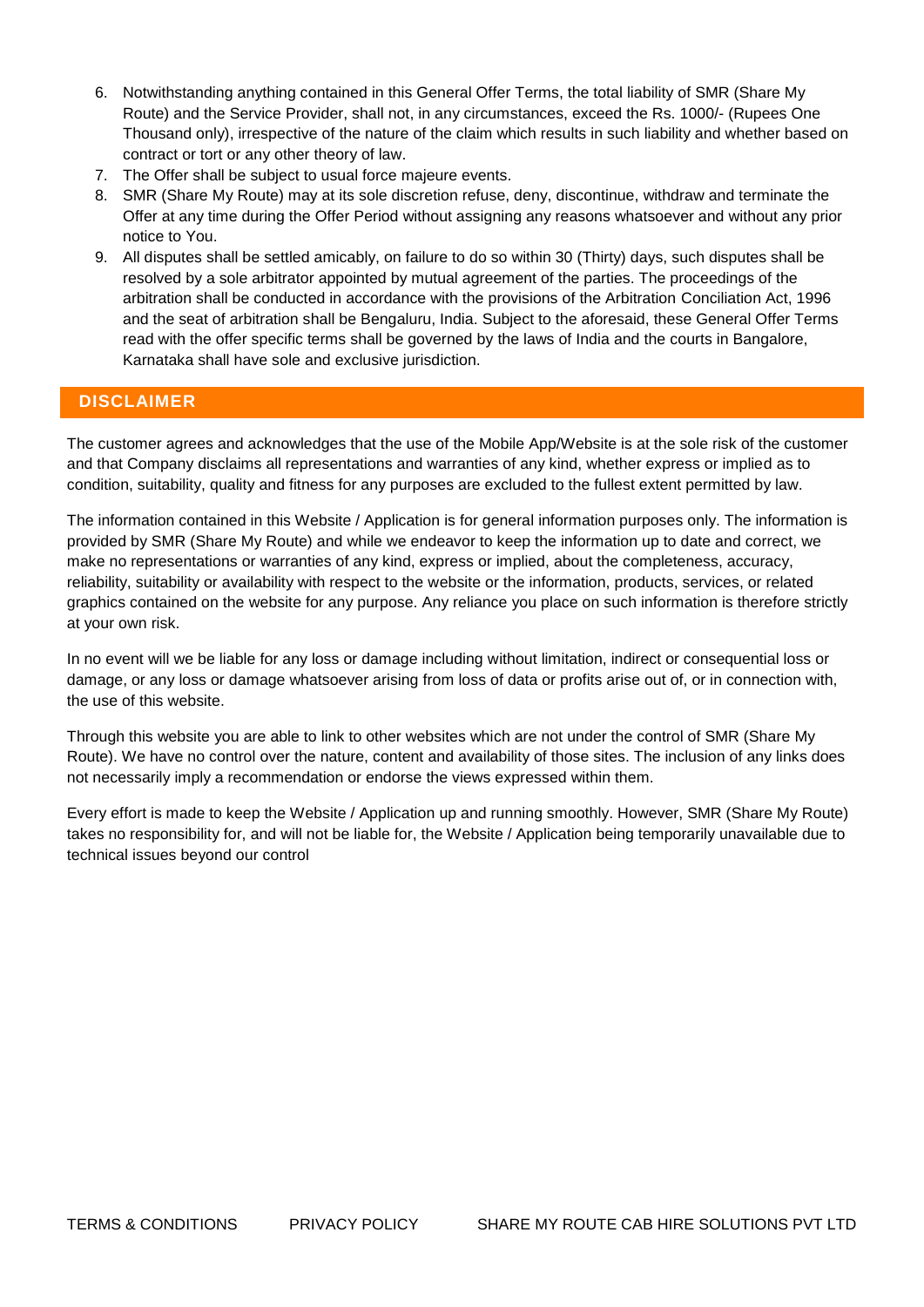## PRIVACY POLICY

Your privacy matters to **Share My Route Cab Hire Solutions Pvt Ltd** (the "Company", "we", "SMR (Share My Route)", or "us"). This Privacy Policy explains how we collect, process, use, share and protect information about you. It also tells you how you can access and update your information and make certain choices about how your information is used.

The Privacy Policy covers both "online" (e.g., web and mobile services, including any websites operated by us such as https://www.sharemyroute.in/ or Mobile Application, however accessed and/or used, whether via personal computers, mobile devices or otherwise) and "offline" (e.g., collection of data through mailings, telephone, or in person) activities owned, operated, provided, or made available by the Company. Our "online" and "offline" activities, in relation to facilitation of taxi hire services through a network of third party drivers and taxi operators, are collectively referenced as the "Services". This Privacy Policy also applies to your use of interactive features or downloads that: (i) we own or control; (ii) are available through the Services; or (iii) interact with the Services and post or incorporate this Privacy Policy.

BY ACCEPTING THE CUSTOMER TERMS AND CONDITIONS, YOU AGREE TO THE TERMS OF THIS PRIVACY POLICY. Please review the following carefully so that you understand our privacy practices. If you do not agree to this Privacy Policy, do not accept the Customer Terms and Conditions or use our Services. This Privacy Policy is incorporated by reference into the Customer Terms and Conditions.

If you have questions about this Privacy Policy, please contact us through email address provided on our website and/ or Mobile Application.

## **1. DEFINITIONS**

Unless otherwise provided in this Privacy Policy, the terms capitalized in the Privacy Policy shall have the meaning as provided hereunder:

o "Co-branded Services" shall have the meaning assigned to the term in paragraph 4(c) hereto. o "Device" shall mean computer, mobile or other device used to access the Services.

o "Device Identifier" shall mean IP address or other unique identifier for the Device.

o "Mobile Application" shall mean application provided by us on the Device to access the Services. o "Mobile Device Information" shall have the meaning assigned to the term in paragraph  $2(d)(ii)$ 

hereto.

o "Promotion" shall mean any contest and other promotions offered by us.

o "Protected Information" shall mean such categories of information that could reasonably be used

to identify you personally, including your name, e-mail address, and mobile number.

o "Usage Information" shall have the meaning assigned to the term in paragraph 2(b)(i) hereto. 2. WHAT INFORMATION DO WE COLLECT?

## **O INFORMATION YOU PROVIDE TO US**

We may ask you to provide us with certain Protected Information. We may collect this information through various means and in various places through the Services, including account registration forms, contact us forms, or when you otherwise interact with us. When you sign up to use the Services, you create a user profile. We shall ask you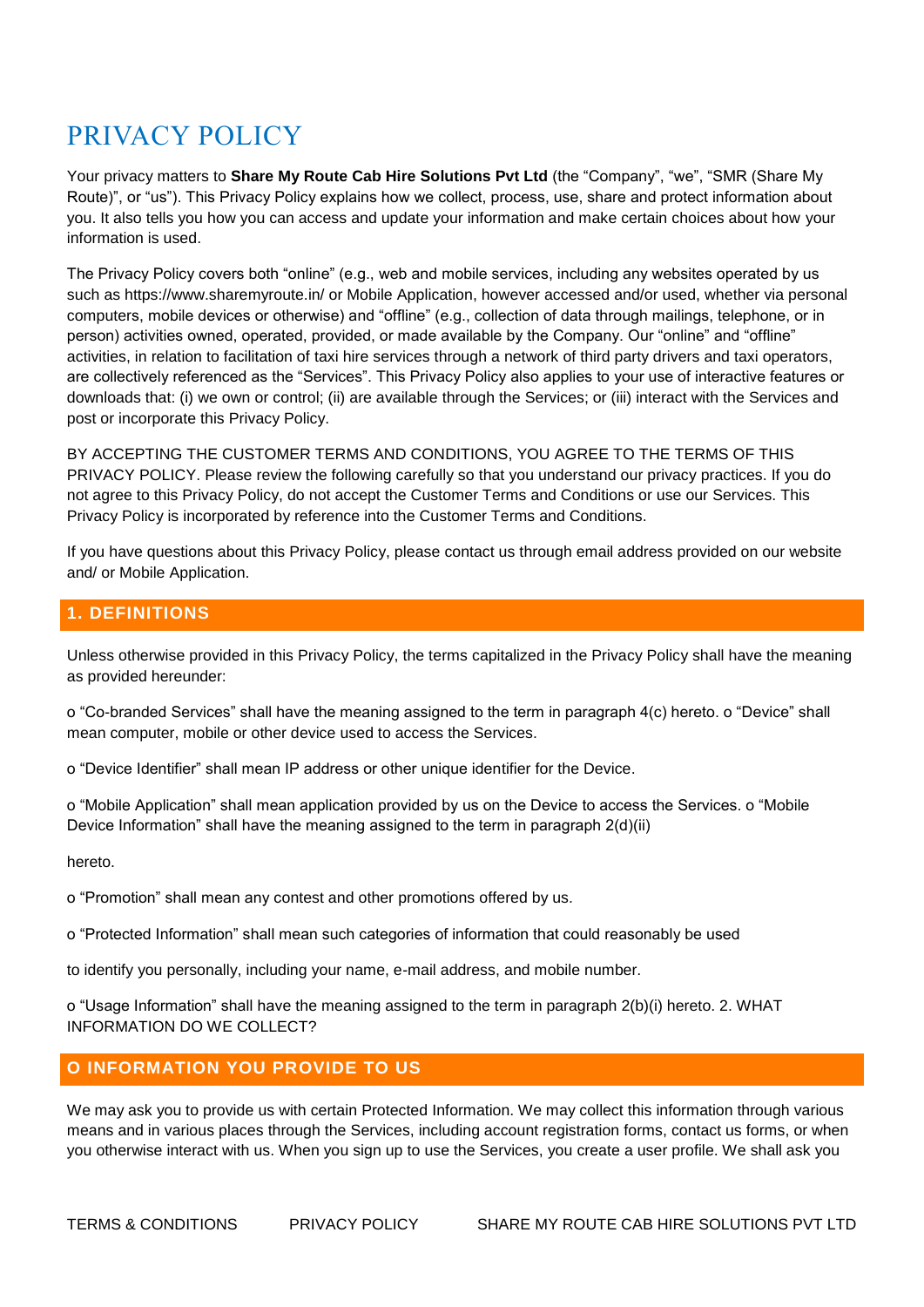to provide only such Protected Information which is for lawful purpose connected with our Services and necessary to be collected by us for such purpose.

The current data fields that might be requested for are:

- Email
- Password
- Name
- Address
- Mobile phone Number
- ZipCode

#### **O INFORMATION WE COLLECT AS YOU ACCESS AND USE OUR SERVICES**

In addition to any Protected Information or other information that you choose to submit to us, we and our TPSP may use a variety of technologies that automatically (or passively) collect certain information whenever you visit or interact with the Services ("Usage Information"). This Usage Information may include the browser that you are using, the URL that referred you to our Services, all of the areas within our Services that you visit, and the time of day, among other information. In addition, we collect your Device Identifier for your Device. A Device Identifier is a number that is automatically assigned to your Device used to access the Services, and our computers identify your Device by its Device Identifier.

 $\Box$  In case of booking via call centre, SMR (Share My Route) may record calls for quality and training purposes.

In addition, tracking information is collected as you navigate through our Services, including, but not limited to geographic areas. The driver's mobile phone will send your GPS coordinates, during the ride, to our servers. Most GPS enabled mobile devices can define one's location to within 50

feet.

 $\Box$  Usage Information may be collected using a cookie. If you do not want information to be collected

through the use of cookies, your browser allows you to deny or accept the use of cookies. Cookies can be disabled or controlled by setting a preference within your web browser or on your Device.

If you choose to disable cookies or flash cookies on your Device, some features of the Services may not function properly or may not be able to customize the delivery of information to you. The Company cannot control the use of cookies (or the resulting information) by third parties, and use of third party cookies is not covered by our Privacy Policy.

#### **O INFORMATION THIRD PARTIES PROVIDE ABOUT YOU**

We may, from time to time, supplement the information we collect about you through our website

or Mobile Application or Services with outside records from third parties.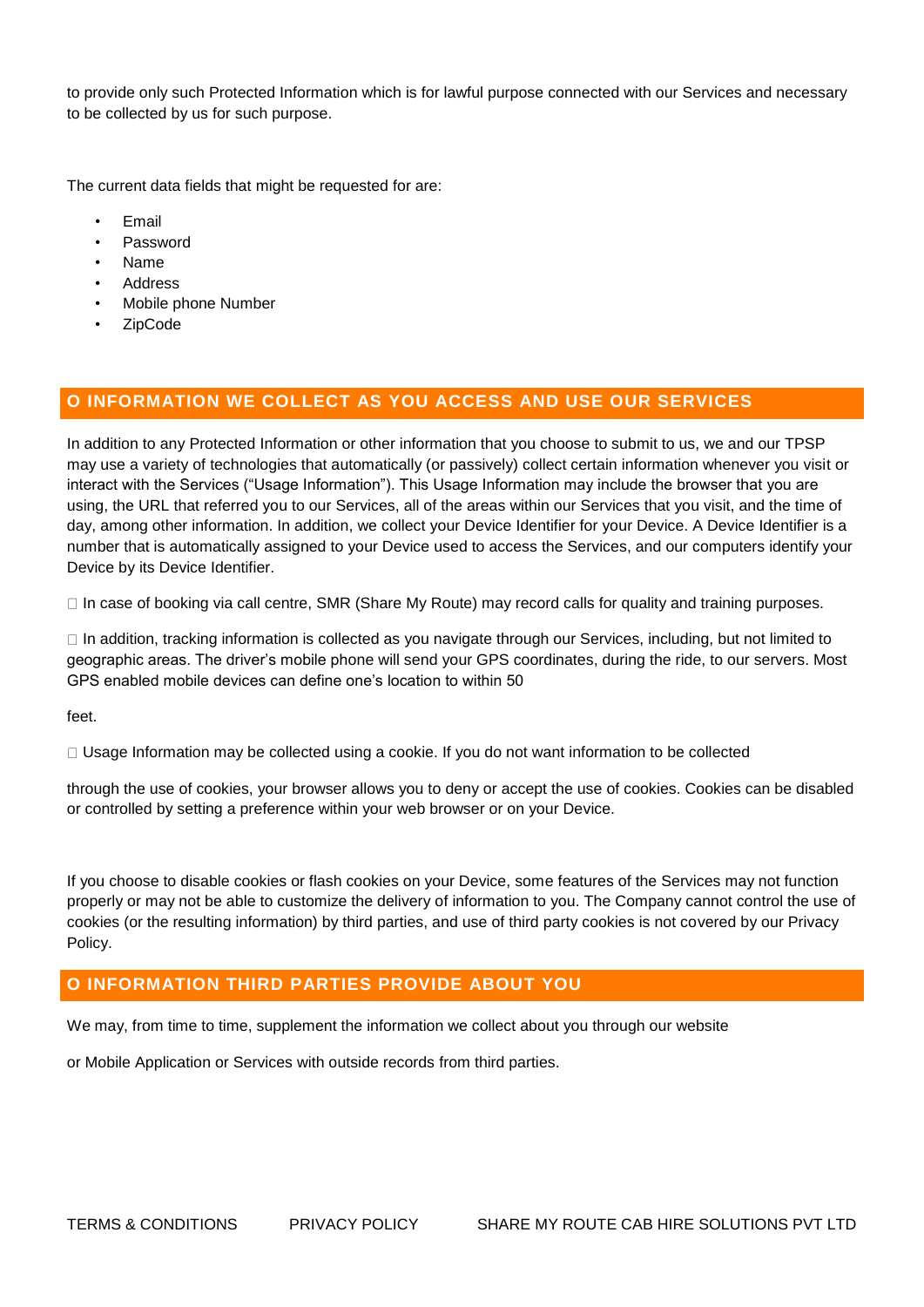## **O INFORMATION COLLECTED BY MOBILE APPLICA TIONS**

Our Services are primarily provided through the Mobile Application. We may collect and use technical data and related information, including but not limited to, technical information about your device, system and application software, and peripherals, that is gathered periodically to facilitate the provision of software updates, product support and other services to you (if any) related to such Mobile Applications.

When you use any of our Mobile Applications, the Mobile Application may automatically collect and store some or all of the following information from your mobile device ("Mobile Device Information"), in addition to the Device Information, including without limitation:

□ Your preferred language and country site (if applicable)

- $\Box$  The manufacturer and model of your mobile device
- □ Your mobile operating system
- $\Box$  The type of mobile internet browsers you are using
- □ Your geolocation

 $\Box$  Information about how you interact with the Mobile Application and any of our web sites to which

the Mobile Application links, such as how many times you use a specific part of the Mobile Application over a given time period, the amount of time you spend using the Mobile Application, how often you use the Mobile Application, actions you take in the Mobile Application and how you engage with the Mobile Application

 $\Box$  Information to allow us to personalize the services and content available through the Mobile Application

## 3. USE OF INFORMATION COLLECTED

## **OUR PRIMARY GOAL IN COLLECTING YOUR INFORMATION IS TO PROVIDE YOU WITH AN ENHANCED EXPERIENCE WHEN**

using the Services. We use your information to closely monitor which features of the Services are used most, to allow you to view your trip history, rate trips, and to determine which features we need to focus on improving, including usage patterns and geographic locations to determine where we should offer or focus services, features and/or resources.

o Based upon the Protected Information you provide us when registering for an account, we will send you a welcoming email to verify your username and password.

o We use the information collected from our Mobile Application so that we are able to serve you the correct app version depending on your device type, for troubleshooting and in some cases, marketing purposes.

o We use your Internet Protocol (IP) address to help diagnose problems with our computer server, and to administer our web site(s). Your IP address is used to help identify you, but contains no personal information about you.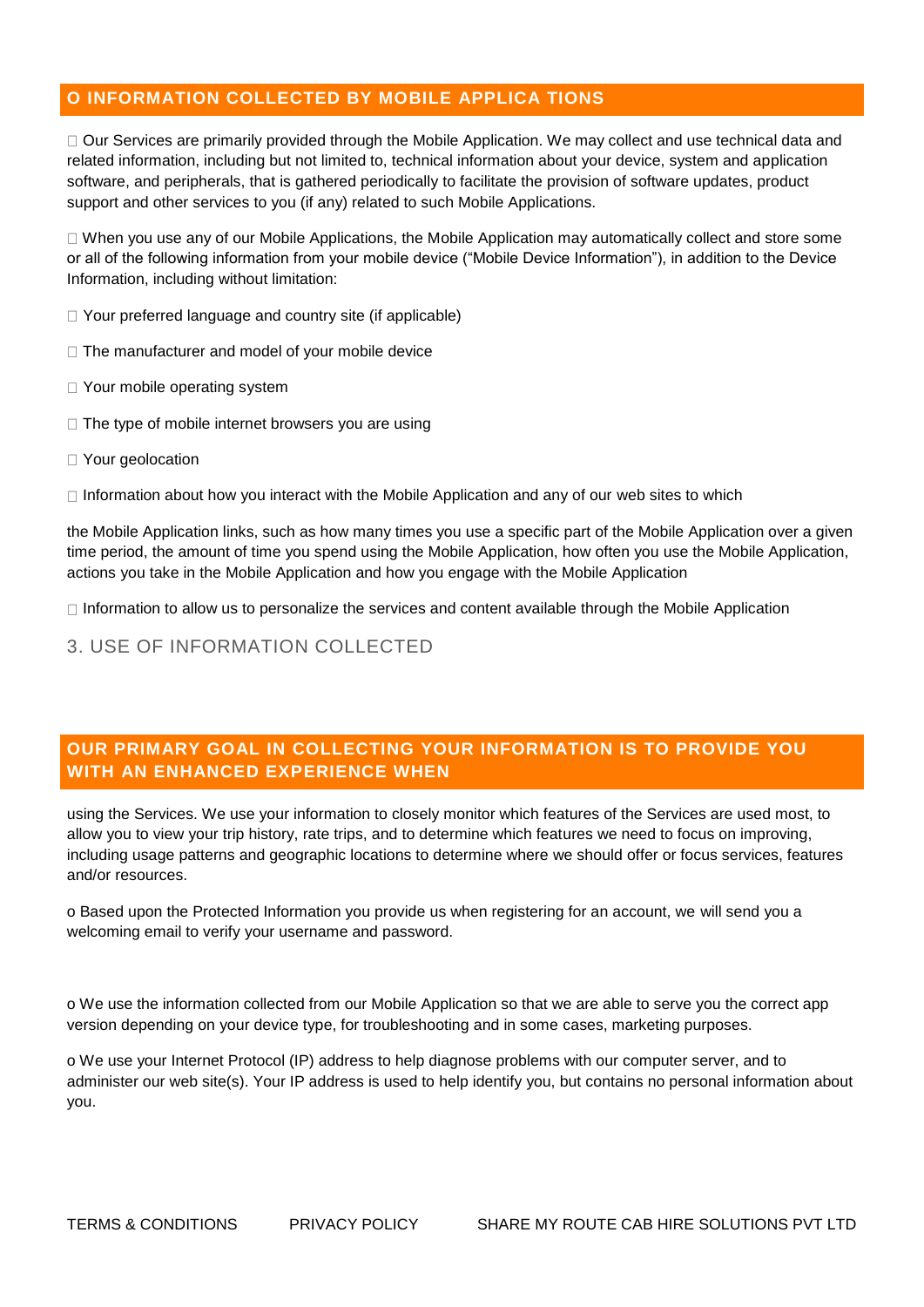o We will send you strictly service-related announcements on rare occasions when it is necessary to do so. For instance, if our Services are temporarily suspended for maintenance, we might send you an email. If you do not wish to receive them, you have the option to deactivate your account.

o We may use the information obtained from you to prevent, discover and investigate viSMR (Share My Route)tions of this Privacy Policy or any applicable terms of service or terms of use for the Mobile Application, and to investigate fraud, chargeback or other matters.

o We provide some of your Protected Information (such as your name, pick up address, contact number) to the driver who accepts your request for transportation so that the driver may contact and find you. The companies for which drivers work (that are providing the transportation service) are also able to access your Protected Information, including your geo-location data.

o We also provide your information to the other users who shall be travelling with you in the vehicle assigned to you, should you choose any pooled vehicle feature of our Services.

o We use that geo-location information for various purposes, including for you to be able to view the drivers in your area that are close to your location, for you to set your pick up location, for the drivers to identify the pick up location, to send you promotions and offers, and to allow you (if you choose through any features we may provide) to share this information with other people.

o In addition, we may use your Protected Information or Usage Information that we collect about you: (1) to provide you with information or services or process transactions that you have requested or agreed to receive including to send you electronic newsletters, or to provide you with special offers or promotional materials on behalf of us or third parties; (2) to enable you to participate in a variety of the Services' features such as online or mobile entry sweepstakes, contests or other promotions; (3) to contact you with regard to your use of the Services and, in our discretion, changes to the Services and/or the Services' policies; (4) for internal business purposes; (5) for inclusion in our data analytics; and (6) for purposes disclosed at the time you provide your information or as otherwise set forth in this Privacy Policy.

o We may use the information collected from you for targeted advertising. This involves using information collected on an individual's web or mobile browsing behavior such as the pages they have visited or the searches they have made. This information is then used to select which advertisements should be displayed to a particular individual on websites other than our web site(s). The information collected is only linked to an anonymous cookie ID (alphanumeric number);

it does not include any information that could be linked back to a particular person, such as their

name, address or credit card number.

#### **4. HOW AND WHEN DO WE DISCLOSE INFORMATION TO THIRD PARTIES**

We do not sell, share, rent or trade the information we have collected about you, other than as disclosed within this Privacy Policy or at the time you provide your information. Following are the situations when information may be shared:

#### (A) WHEN YOU AGREE TO RECEIVE INFORMATION FROM THIRD PARTIES.

You may be presented with an opportunity to receive information and/or marketing offers directly from third parties. If you do agree to have your Protected Information shared, your Protected Information will be disclosed to such third parties and all information you disclose will be subject to the privacy policy and practices of such third parties. We are not responsible for the privacy policies and practices of such third parties and, therefore, you should review the privacy policies and practices of such third parties prior to agreeing to receive such information from them. If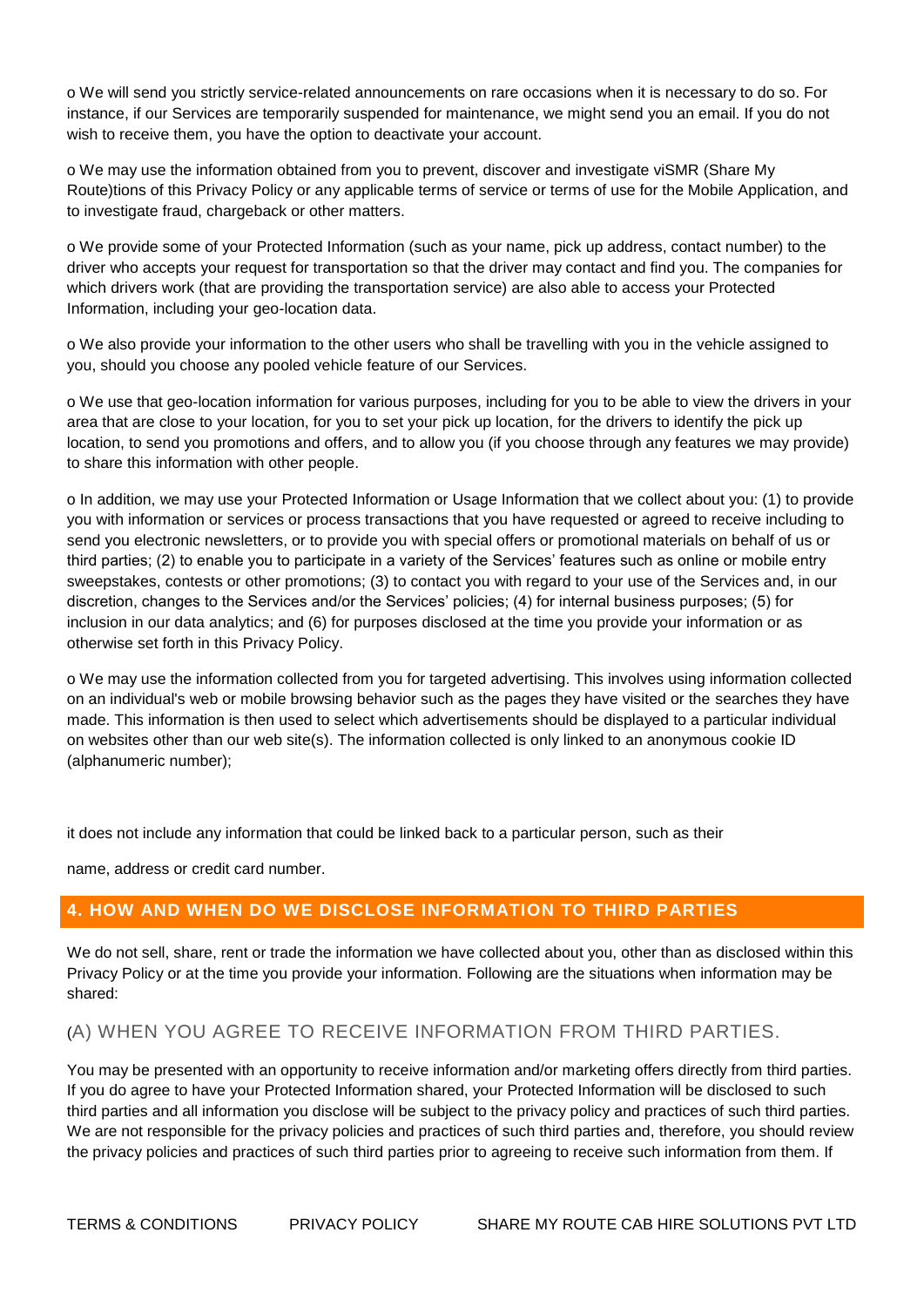you later decide that you no longer want to receive communication from a third party, you will need to contact that third party directly.

## (B) THIRD PARTIES PROVIDING SERVICES ON OUR BEHALF

We use third party companies and individuals to facilitate our Services, provide or perform certain aspects of the Services on our behalf – such as drivers and companies they work for to provide the Services, to host the Services, design and/or operate the Services' features, track the Services' analytics, process payments, engage in anti-fraud and security measures, provide customer support, provide geo-location information to our drivers, enable us to send you special offers, host our job application form, perform technical services (e.g., without limitation, maintenance services, database management, web analytics and improvement of the Services' features), or perform other administrative services. These third parties will have access to user information, including Protected Information to only carry out the services they are performing for you or for us. Each of these third parties required to ensure the same level of data protection as us and are obligated not to disclose or use Protected Information for any other purpose.

Analytics TPSPs may set and access their own cookies, web beacons and embedded scripts on your Device and they may otherwise collect or have access to information about you, including non-personally identifiable information.

We use a third party hosting provider who hosts our support section of our website. Information collected within this section of our website by such third party is governed by our Privacy Policy.

## (C) CO-BRANDED SERVICES.

Certain aspects of the Services may be provided to you in association with third parties ("Co- Branded Services") such as sponsors and charities, and may require you to disclose Protected Information to them. Such Co-Branded Services will identify the third party. If you elect to register for products and/or services through the Co-Branded Services, you shall have deemed to consent to providing your information to both us and the third party. Further, if you sign-in to a Co-Branded Service with a username and password obtained through our Services, your Protected Information may be disclosed to the identified third parties for that Co-Branded Service and will be subject to their posted privacy policies.

## (D) CONTESTS AND PROMOTIONS

We may offer Promotions through the Services that may require registration. By participating in a Promotion, you are agreeing to official rules that govern that Promotion, which may contain specific requirements of you, including, allowing the sponsor of the Promotion to use your name, voice and/or likeness in advertising or marketing associated with the Promotion. If you choose to enter a Promotion, you agree that your Protected Information may be disclosed to third parties or the public in connection with the administration of such Promotion, including, in connection with winner selection, prize fulfillment, and as required by law or permitted by the Promotion's official rules, such as on a winners list.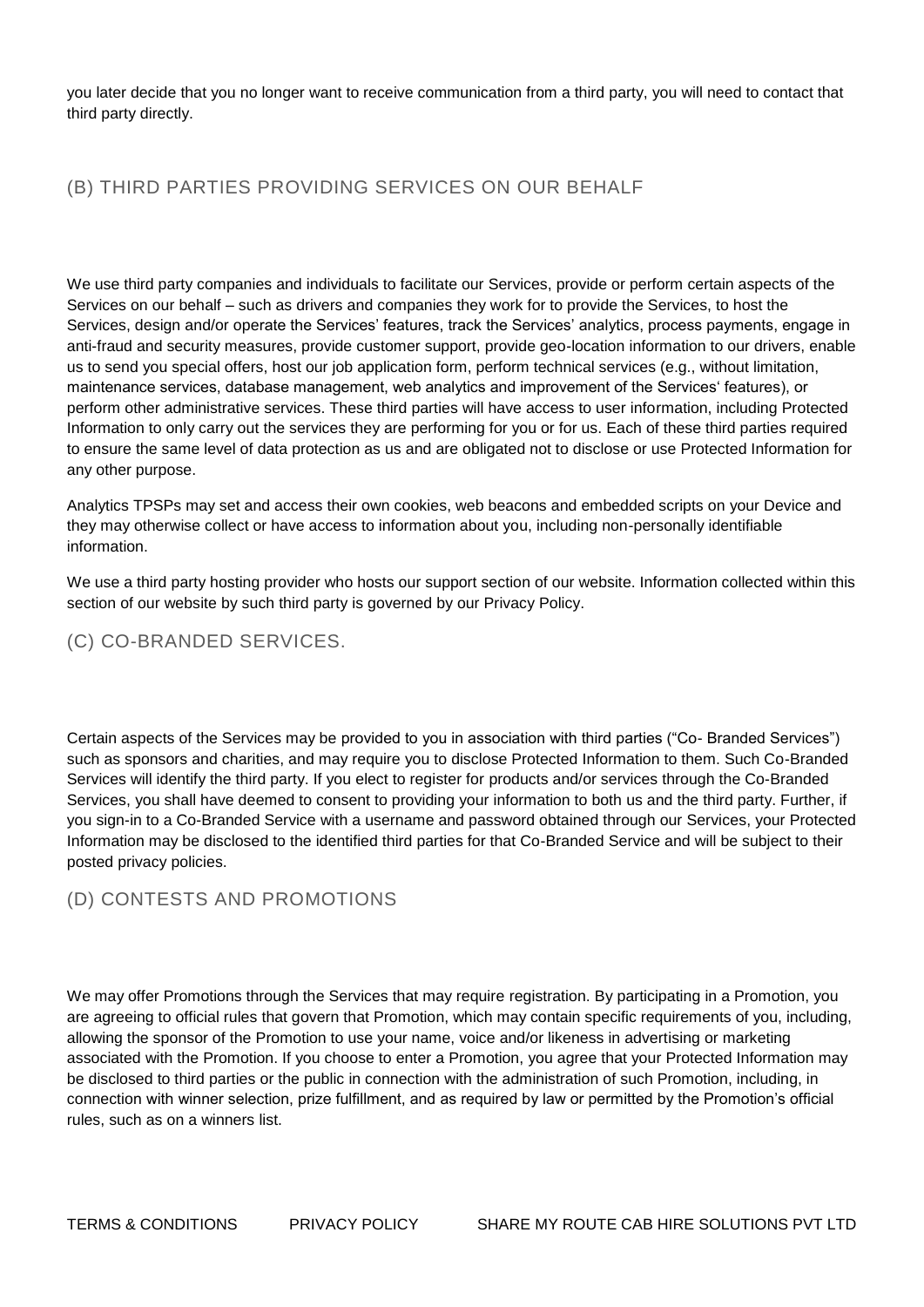## (E) ADMINISTRATIVE AND LEGAL REASONS

We cooperate with Government and law enforcement officials and private parties to enforce and comply with the law. Thus, we may access, use, preserve, transfer and disclose your information (including Protected Information, IP address, Device Information or geo-location data), to Government or law enforcement officials or private parties as we reasonably determine is necessary and appropriate: (i) to satisfy any applicable law, regulation, subpoenas, Governmental requests or legal process; (ii) to protect and/or defend the Terms and Conditions for online and mobile Services or other policies applicable to any online and mobile Services, including investigation of potential viSMR (Share My Route)tions thereof; (iii) to protect the safety, rights, property or security of the Company, our Services or any third party; (iv) to protect the safety of the public for any reason; (v) to detect, prevent or otherwise address fraud, security or technical issues; and /or (vi) to prevent or stop activity we may consider to be, or to pose a risk of being, an illegal, unethical, or legally actionable activity.

## (F) WHEN YOU SHARE INFORMATION

Protected Information may be collected and shared with third-parties if there is content from the Mobile Application that you specifically and knowingly upload to, share with or transmit to an email recipient, online community, website, or to the public, e.g. uploaded photos, posted reviews or comments, or information about you or your ride that you choose to share with others through features which may be provided on our Services. This uploaded, shared or transmitted content will

also be subject to the privacy policy of the email, online community website, social media or other platform to which you upload, share or transmit the content.

#### (G) BUSINESS TRANSFER

We may share your information, including your Protected Information and Usage Information with our parent, subsidiaries and affiliates for internal reasons. We also reserve the right to disclose and transfer all such information: (i) to a subsequent owner, co-owner or operator of the Services or applicable database; or (ii) in connection with a corporate merger, consolidation, restructuring, the sale of substantially all of our membership interests and/or assets or other corporate change, including, during the course of any due diligence process.

#### (H) MARKET STUDY AND OTHER BENEFITS

We may share your information, including your Protected Information and Usage Information with third parties for any purpose, including but not limited to undertaking market research/ study, conduct data analysis, determine and customize product or service offerings, to improve the products or Services or to make any other benefits/products/ services available to you.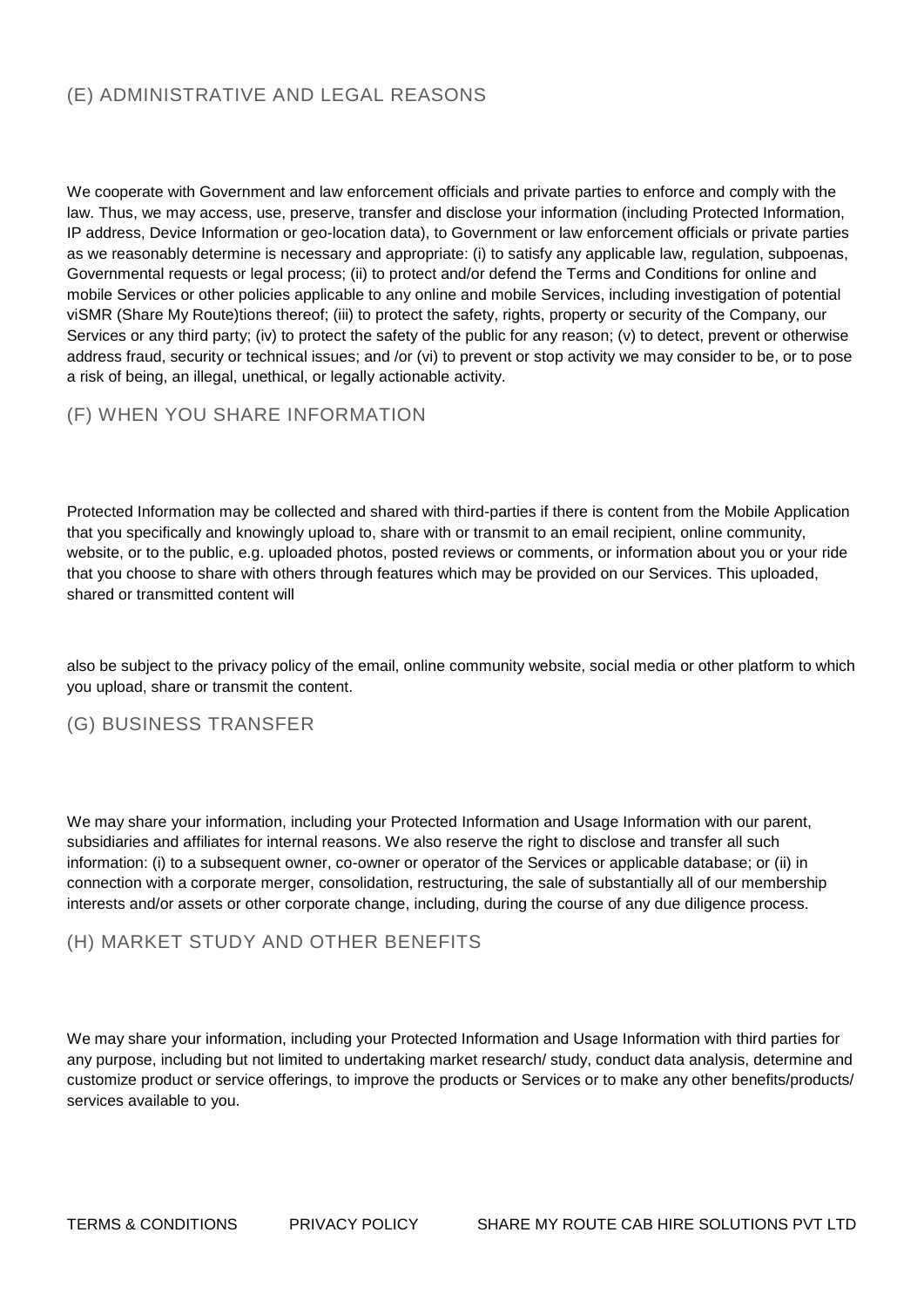(I) WITH THE OWNER OF SMR (SHARE MY ROUTE) ACCOUNTS THAT YOU MAY USE

If you use an account or profile associated with another party we may share the details of the trip with the owner of the profile. This may occur:

A. If you use your employer's profile under a corporate arrangement;

B. If you take trip arranged by a friend.

#### **5. THIRD PARTY CONTENT AND LINKS TO THIRD PARTY SERVICES**

The Services may contain content that is supplied by a third party, and those third parties may collect website usage information and your Device Identifier when web pages from any online or mobile Services are served to your browser. In addition, when you are using the Services, you may be directed to other sites or applications that are operated and controlled by third parties that we do not control. We are not responsible for the privacy practices employed by any of these third parties. For example, if you click on a banner advertisement, the click may take you away from one of our websites onto a different web site. These other web sites may send their own cookies to you, independently collect data or solicit Protected Information and may or may not have their own published privacy policies. We encourage you to note when you leave our Services and to read the privacy statements of all third party web sites or applications before submitting any Protected Information to third parties.

#### **6. SOCIAL MEDIA FEATURES AND WIDGETS**

Our online and mobile Services may include social media features, such as the Facebook Like button, and widgets such as a "Share This" button, or interactive mini-programs that run on our

online and mobile Services. These features may collect your IP address, photograph, which page you are visiting on our online or mobile Services, and may set a cookie to enable the feature to function properly. Social media features and widgets are either hosted by a third party or hosted directly on our online Services. Your interactions with these features and widgets are governed by the privacy policy of the company providing them.

#### **7. INFORMATION COLLECTED BY DRIVERS**

This Privacy Policy shall not cover the usage of any information about you which is obtained by the driver or the company to which the driver belongs, while providing you a ride on a cab booked using the Services, or otherwise, which is not provided by us.

#### **8. CHANGE OF INFORMATION AND CANCELLATION OF ACCOUNT**

(a) You are responsible for maintaining the accuracy of the information you submit to us, such as your contact information provided as part of account registration. If your Protected Information changes, or if you no longer desire our Services, you may correct, delete inaccuracies, or amend information by making the change on our member information page or by contacting us through through email address mentioned on our website or Mobile Application. We will make good faith efforts to make requested changes in our then active databases as soon as reasonably practicable.